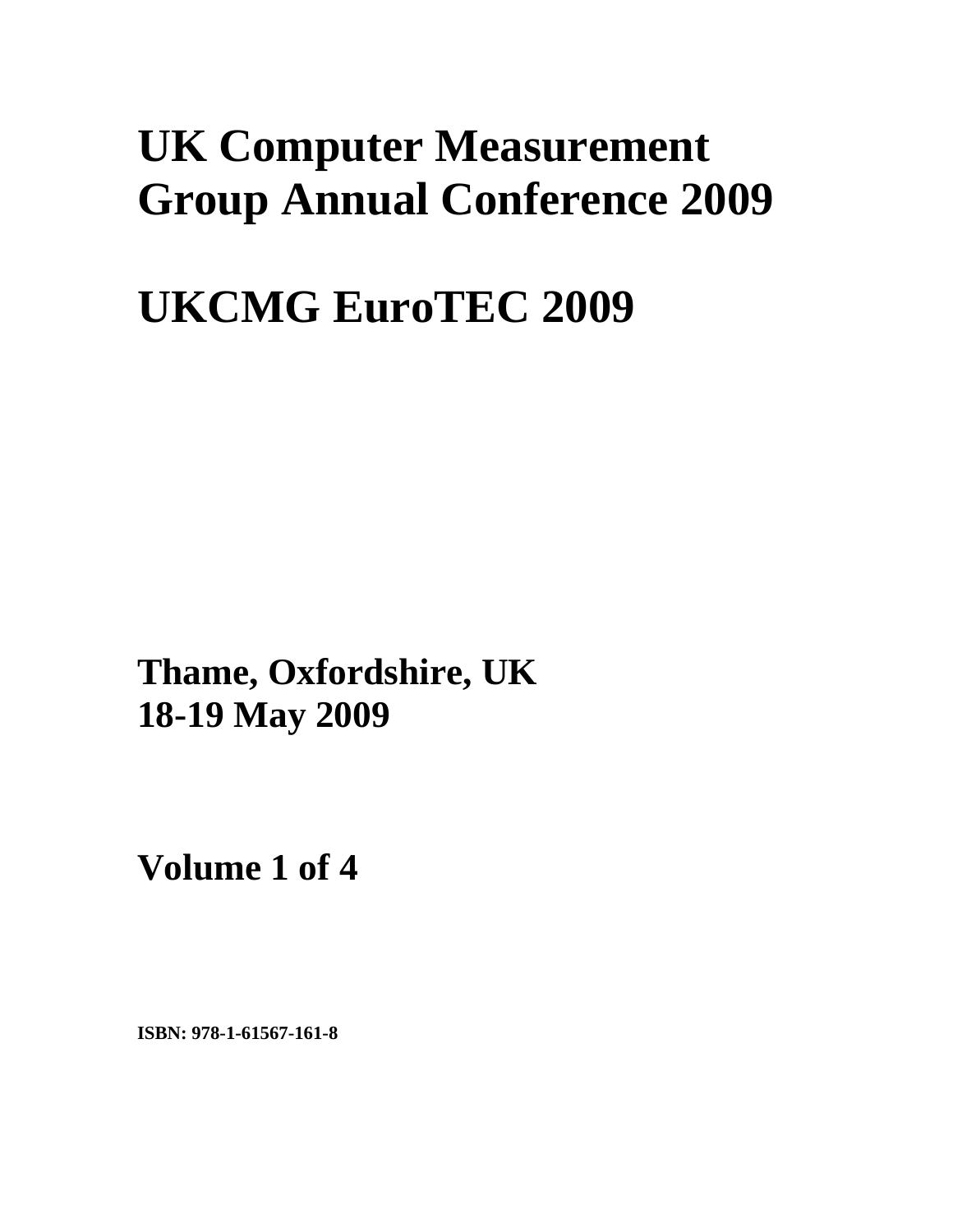**Printed from e-media with permission by:** 

Curran Associates, Inc. 57 Morehouse Lane Red Hook, NY 12571



**Some format issues inherent in the e-media version may also appear in this print version.** 

Copyright© (2009) by the UK Computer Measurement Group Ltd. All rights reserved.

Printed by Curran Associates, Inc. (2009)

For permission requests, please contact the UK Computer Measurement Group Ltd. at the address below.

UK Computer Measurement Group Ltd.

Suite A1 Kebbell House Carpenders Park Watford, Herts WD19 5BE

Telephone +44 (0) 20 8421 5330 Fax  $+44(0)$  20 8421 5457 e-mail ukcmg@ukcmg.org.uk

#### **Additional copies of this publication are available from:**

Curran Associates, Inc. 57 Morehouse Lane Red Hook, NY 12571 USA Phone: 845-758-0400 Fax: 845-758-2634 Email: curran@proceedings.com Web: www.proceedings.com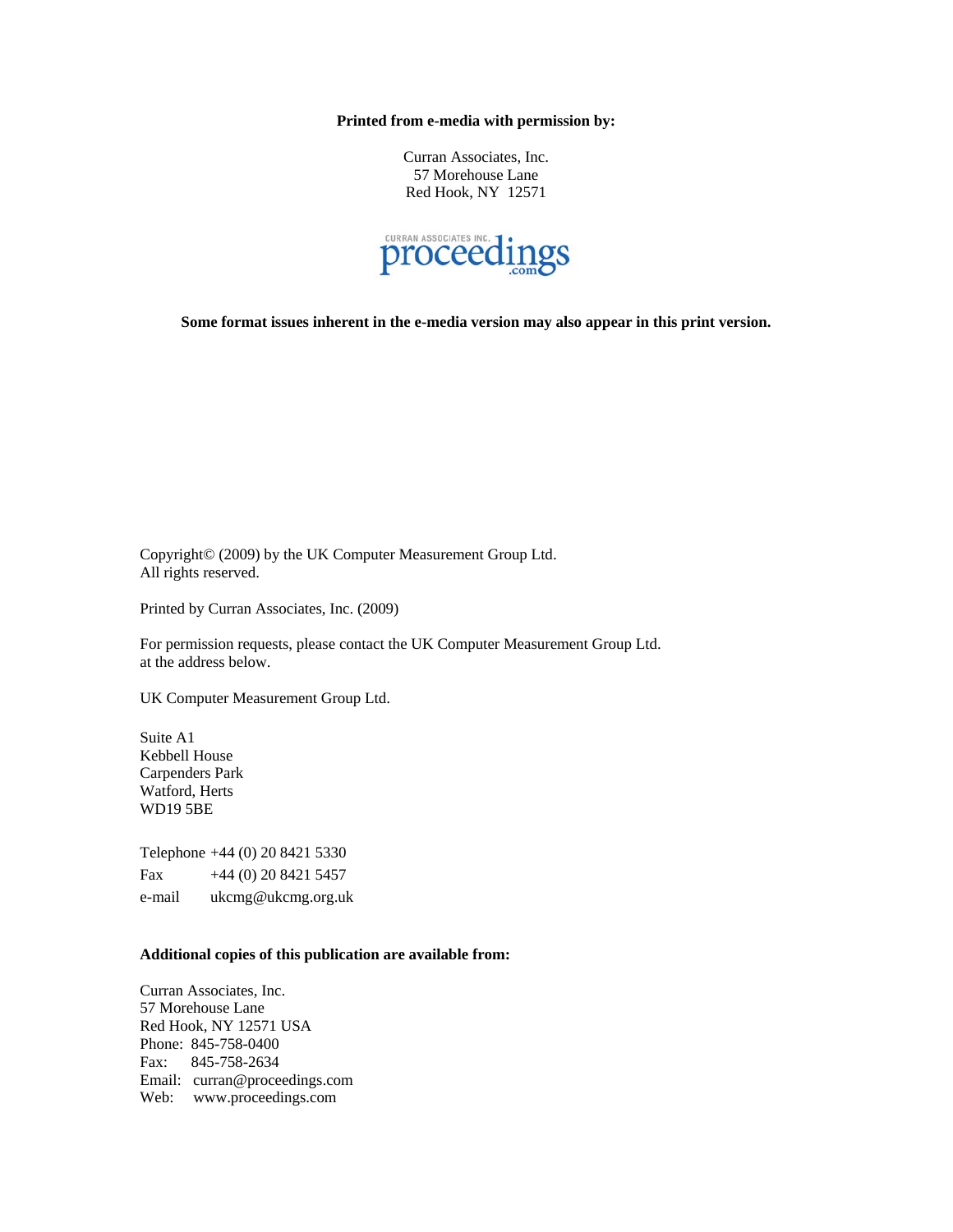### **TABLE OF CONTENTS**

### **VOLUME 1**

| <b>Martin Packer</b>                                                                                                       |  |
|----------------------------------------------------------------------------------------------------------------------------|--|
| <b>Wolfram Greis</b>                                                                                                       |  |
|                                                                                                                            |  |
| <b>Martin Packer</b>                                                                                                       |  |
| John Westnedge                                                                                                             |  |
| Geoff Scott, Ed Maurer                                                                                                     |  |
| John Van Wagenen                                                                                                           |  |
|                                                                                                                            |  |
| H. W. Merrill                                                                                                              |  |
| Ian Thain                                                                                                                  |  |
| Peter Stalder                                                                                                              |  |
| Please Remain Seated We're Testing in the Wan Because without a Realistic Network Environment,<br>Frank Puranik            |  |
| <b>Bob Torz</b>                                                                                                            |  |
| Network Capacity Assurance of a Large Government Organisation Undergoing IT Transformation 431<br>Theo Adis, Ross Shirrefs |  |
| Ronald Kaminski                                                                                                            |  |
| Des Atkinson                                                                                                               |  |
| Paolo Cremonesi, Giuseppe Nardiello                                                                                        |  |
| Theo Adis, Todd Bourne                                                                                                     |  |
| Mike Ellis                                                                                                                 |  |
| Des Atkinson                                                                                                               |  |
| Michael Lev                                                                                                                |  |
| Gary Wilson                                                                                                                |  |
| Paolo Cremonesi, Giuseppe Nardiello                                                                                        |  |

#### **VOLUME 2**

| Connie U. Smith, Lloyd G. Williams                                  |  |
|---------------------------------------------------------------------|--|
|                                                                     |  |
| Ian Martin                                                          |  |
|                                                                     |  |
| John Yennie                                                         |  |
|                                                                     |  |
| Danny Ouilton, Thomas Barns                                         |  |
|                                                                     |  |
| Patrick O'Sullivan, Trevor Parsons, John Murphy, Morten Kristiansen |  |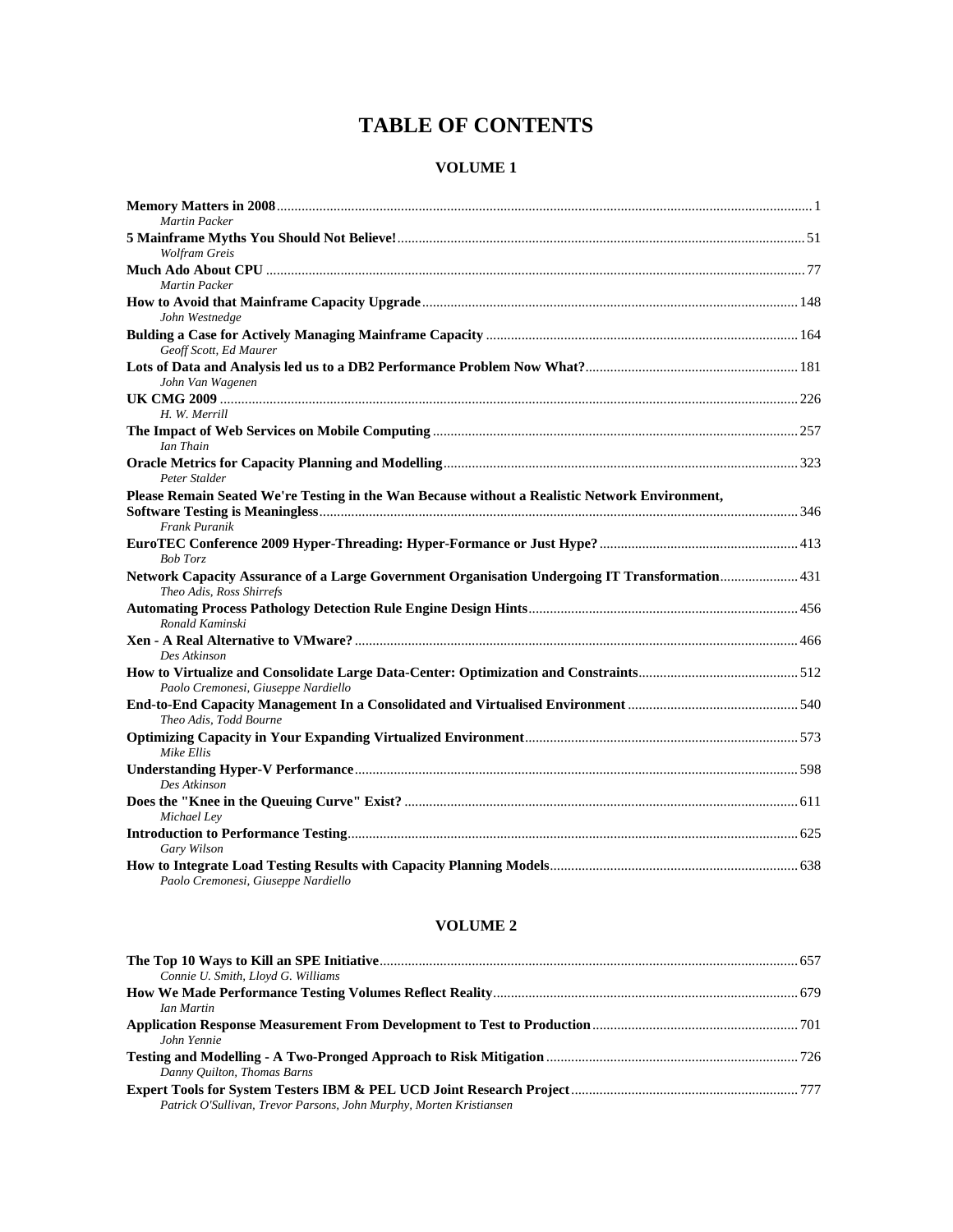| <b>Brian Johnson</b>                                                                                                |  |
|---------------------------------------------------------------------------------------------------------------------|--|
|                                                                                                                     |  |
| Chris Mollov                                                                                                        |  |
| <b>Hitesh Patel</b>                                                                                                 |  |
| Charles T. Foy                                                                                                      |  |
| Harry Sheldrake                                                                                                     |  |
| Jacquie Wakeford Miriona                                                                                            |  |
| <b>Adam Grummitt</b>                                                                                                |  |
| Karen Brusch                                                                                                        |  |
| <b>Brian Johnson</b>                                                                                                |  |
| <b>Robert Ford</b>                                                                                                  |  |
| Per Bauer                                                                                                           |  |
| <b>Richard Stinton</b>                                                                                              |  |
| Death to Dashboards & Other Thoughts on Data Visualization: Alarming, Forecasting and<br>Peg McMahon, Justin Martin |  |
| Dave Claridge                                                                                                       |  |
| Understanding the Performance and Management Implications of FICON/FCP Protocol Intermix<br>Stephen R. Guendert     |  |

### **VOLUME 3**

| Chris Mollov                                                                              |  |
|-------------------------------------------------------------------------------------------|--|
|                                                                                           |  |
| Danilo Gipponi                                                                            |  |
|                                                                                           |  |
| Mark Feven                                                                                |  |
|                                                                                           |  |
| John Van Wagenen                                                                          |  |
| 8081 So You Want To Manage Your Z-Series MIPS? Then Detect & Control Application Workload |  |
|                                                                                           |  |
| John Van Wagenen                                                                          |  |
|                                                                                           |  |
| Philip Mann                                                                               |  |
|                                                                                           |  |
| Richard S. Ralston                                                                        |  |
|                                                                                           |  |
| <b>Richard Stinton</b>                                                                    |  |
|                                                                                           |  |
| Debbie Sheetz, Living Song, Anatoliy Rikun                                                |  |
|                                                                                           |  |
| Adrian Cockcroft                                                                          |  |
|                                                                                           |  |
| Jonathan Shaw                                                                             |  |
|                                                                                           |  |
| Neil McMenemy                                                                             |  |